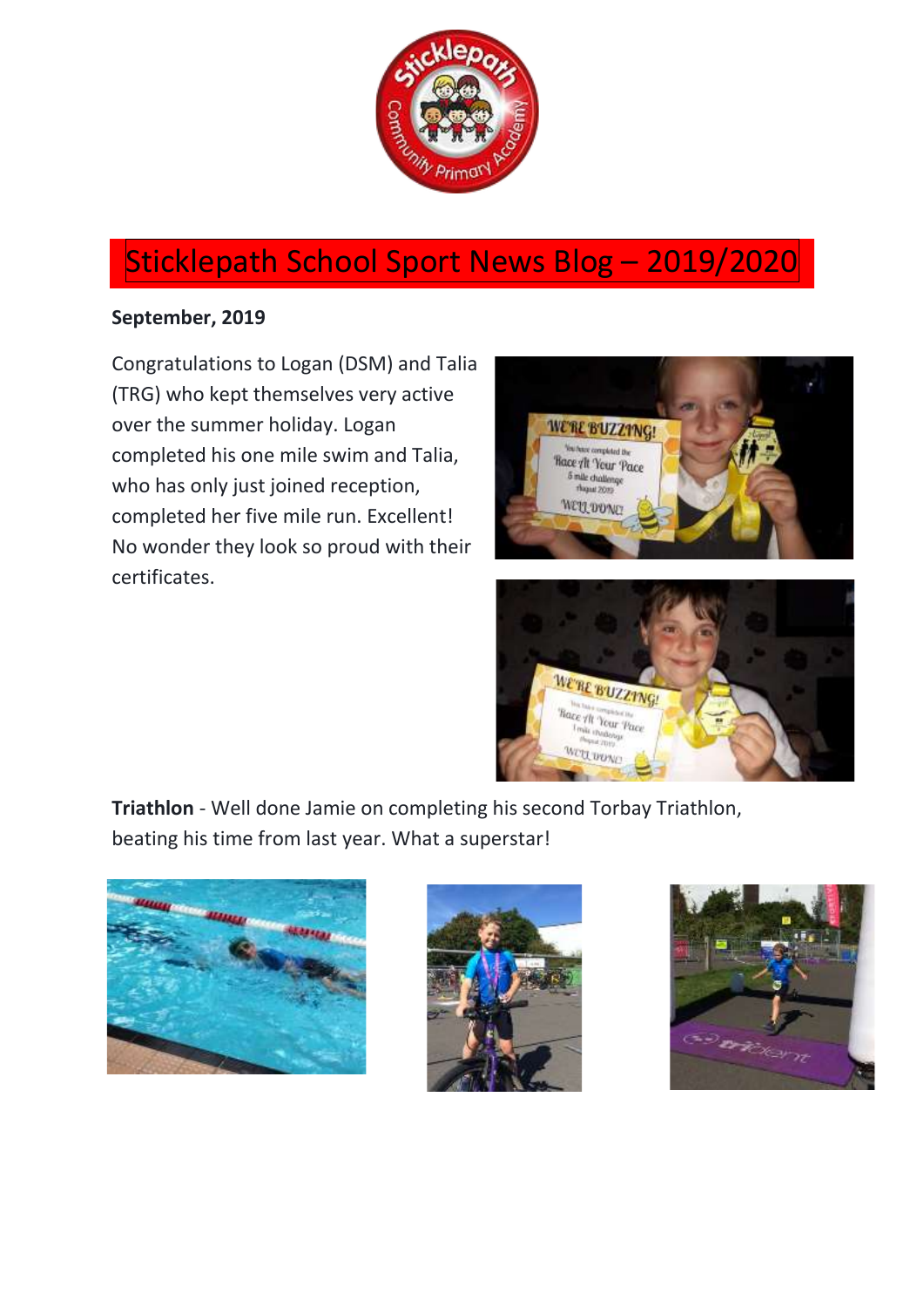**Barnstaple Junior Park Run** - Fabulous to see our staff and children taking part in the Park Run this morning. Thank you to Fremington Trailblazers who took over the marshalling today. It's really great to see so many children taking part and enjoying themselves. Special mention to Ted Hill Yr 3 who had a storming run to finish 2nd overall, amazing!





**Motocross** - Congratulations to Riley who won the Rider of the Day at the SW Moto Cross series in Crediton. He had to ride a series of three races on his 65cc Yamaha motor bike. Riley starting riding a motorbike when he was just three years old, just amazing!

**Trampolining** - Congratulations to Tegyn on being awarded the British Gymnastics at Level 7 in trampolining. One of the hardest moves was a seated landing, swivel hip to seated landing which she says was really difficult. It certainly sounds it! Good luck to Tegyn as she works towards the next level.



**Charity Run** - We have a new sports star in the making! Well done Dougie (LLO) who did a charity run at the weekend to support a friend who is running the London Marathon for CRY (Cardiac Risk in the Young). He also completed his 5m swimming badge too. Great stuff!



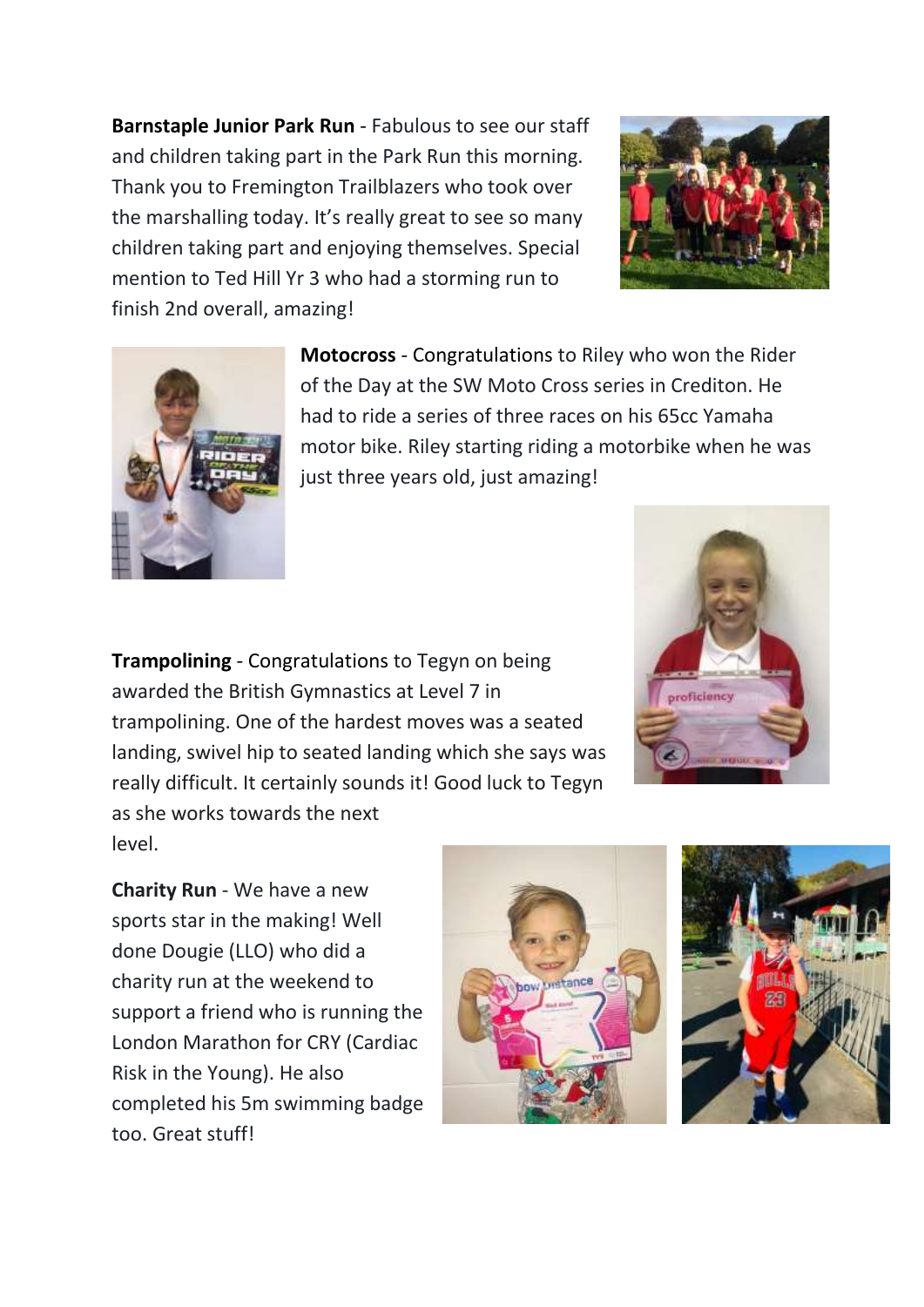**Kick Boxing** - Congratulations to David who has been successful at his latest grading and continues up the ranks!

# **October, 2019 -**





## **Cross Country** -

The annual Year 3/4 cross-country race at Park School did not disappoint. Our children all ran with the usual guts and determination. Congratulations to our medal winners and our awesome Yr 3 boys who managed a first, second and third. We acknowledge that for those children that are not natural runners the amount of effort they put in is immense, so they should all give themselves a pat on the back.

**Gymnastics** -Congratulations to Evie who has been awarded her Silver level gymnastics certificate and badge. Evie trains at Falcons Academy and is now working on her aerial moves to get to the Gold level. Good luck Evie!



**Yr 5/6 Cross Country** - Despite the threatening weather we had another successful



morning at our Yr 5/6 Cross Country event at Park School. Once again, the children all put in an exceptional amount of effort and were really supportive of each other. Thank you to the supporters that also came along to cheer.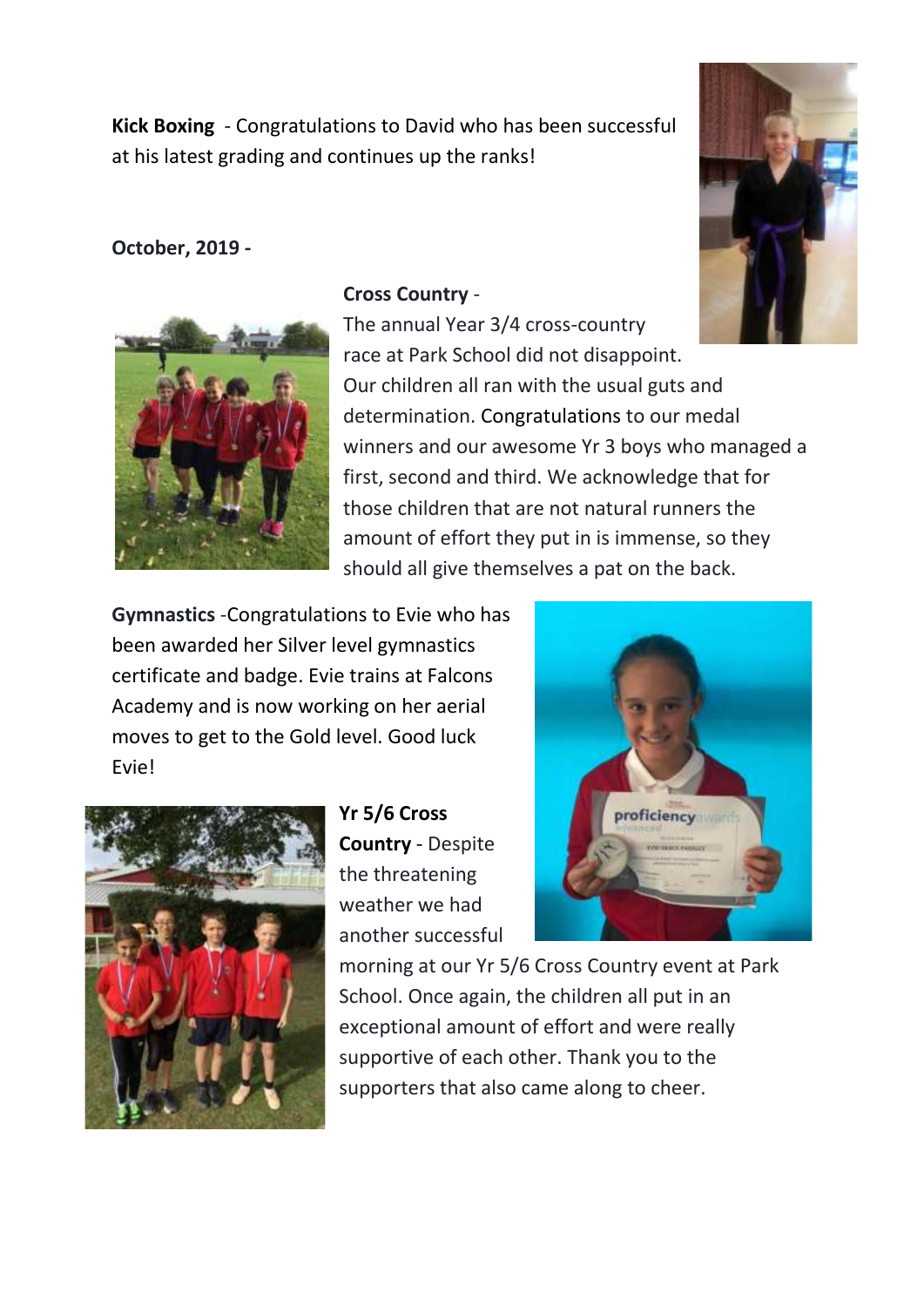**Stephen's Shield Cross Country** -Well we have never experienced such horrendous rain and conditions as today at a crosscountry. Rain, hail, thunder, lightning and a bit of sun! The children were brilliant considering the weather. They were sodden, cold, muddy and wet even before they started. However, they all stuck to the task in hand and finished with great results. Congratulations to Leo



who won the Yr6 boys race after being frozen to the spot at the start. Both the Yr 4 and the Yr 6 boys won the team event and now progress to the Devon Winter Games in March 2020.

**Multi Skills** - Yr 3 had a great morning at Park School. They took part in teams over 10 stations, honing their football and netball skills. Everyone enjoyed themselves and we were very proud of their enthusiasm and behaviour. Thank you to Park School for hosting. It's always lovely to see our past pupils leading the events.





# **November, 2019**

**Yr 4 Sports Hall Competition -** Our Yr 4 team put in an excellent performance in the Sports Hall competition at Park School. There were six teams competing over five different events plus a relay. We finished in 2nd place behind Newport. Well done everyone.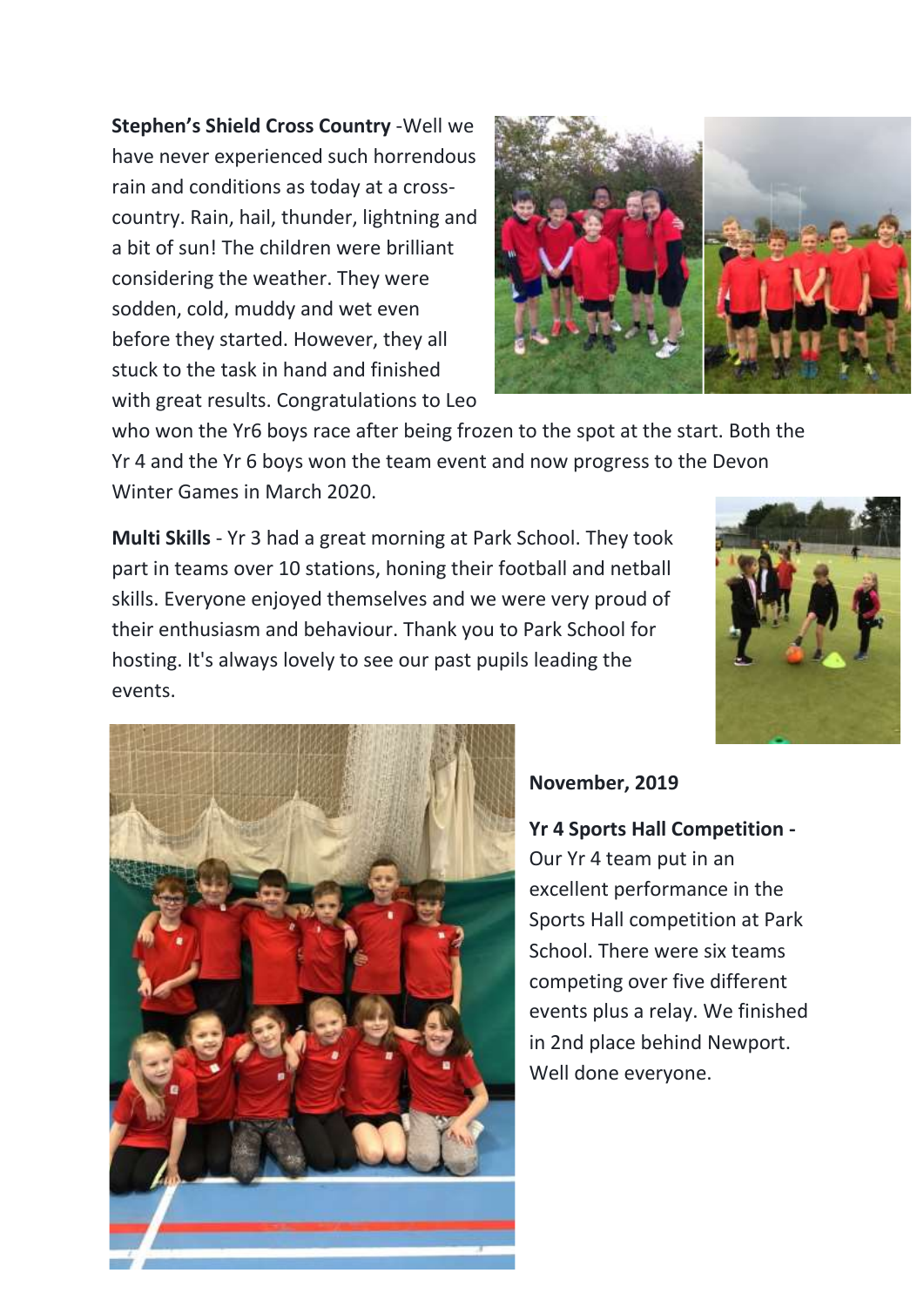**Cross Country** - Our girls had a fabulous morning at the Bratton Fleming Cross Country race. It was the first time we had entered this event and it turned out to be a real test of endurance. It was a very challenging, hilly course. All of our athletes gave 100% which was reflected in the results. Everyone finished in the top 25 with 8 finishing in the top 10. Congratulations to Amelia and Myiesha who both stormed home to victory in 1st place. Thank you to the parents that came along to support, we couldn't do



this without you!



![](_page_4_Picture_4.jpeg)

![](_page_4_Picture_5.jpeg)

![](_page_4_Picture_6.jpeg)

![](_page_4_Picture_7.jpeg)

**Climbing** - Marcie and Gracie-Lou had a fabulous

time on Saturday representing Sticklepath at the primary school climbing competition at Rock and Rapid. They both showed enormous growth mindset, never giving up and trying new ways of conquering

the wall. This was the first time that Gracie-Lou had tried it! A great friendly competition is open to all. Perhaps next year more children would like to have a go. Thank you to the parents for their support.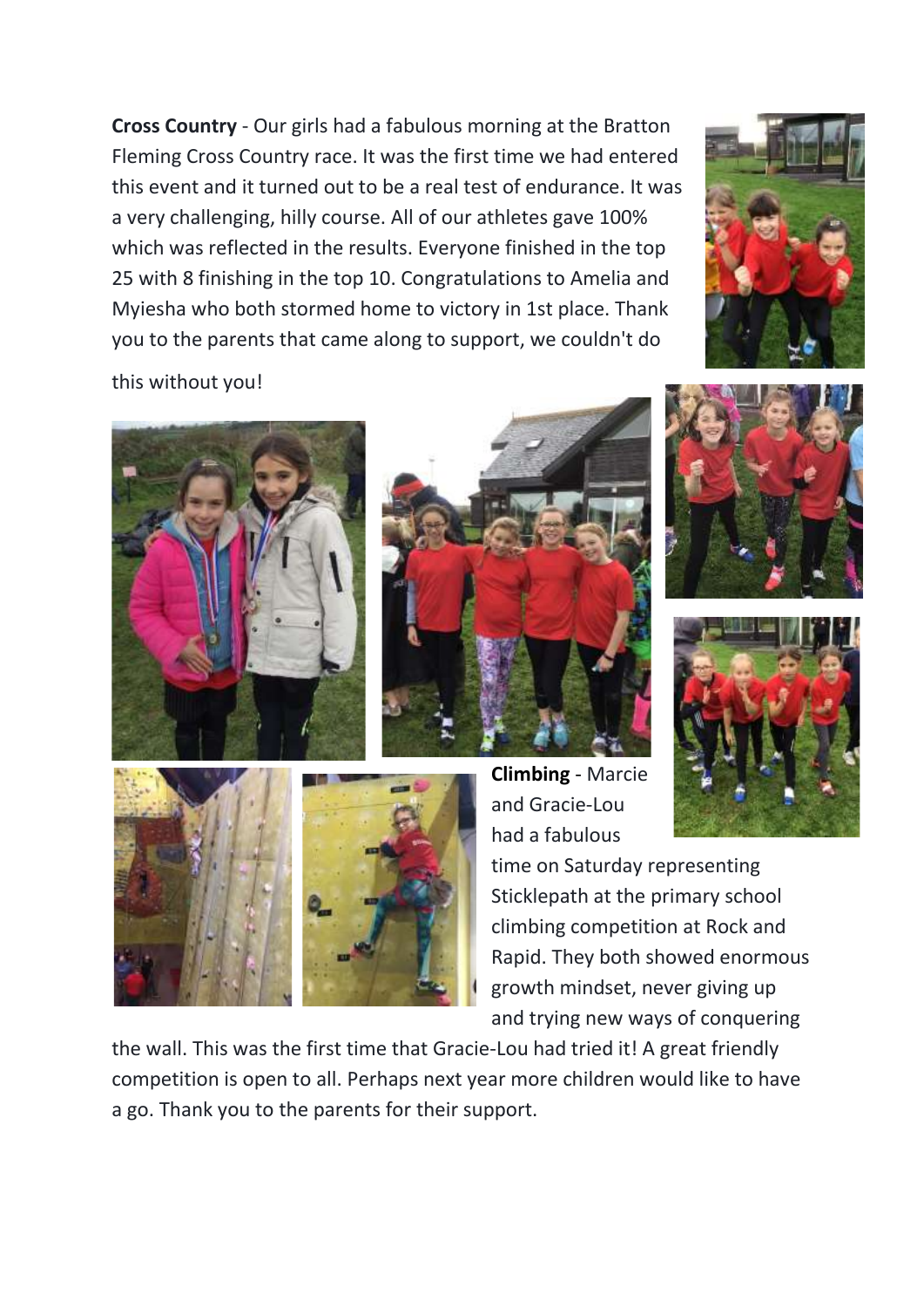**Autumn Track Challenge Results** - Class HAE had the highest average laps per child at 4.07. Class ABA ran the furthest at 135 miles. The highest number of laps recorded by a pupil was Myiesha (HAE) an astonishing 31 laps equating to 7.5 miles. Collectively we managed to run 1364 miles, which was further than last summer term. That's fantastic!

#### **Autumn Track Challenge 2019**

| Class.         | Average number of laps<br>per child (1 lap = 390m) | Total laps per class |
|----------------|----------------------------------------------------|----------------------|
| 研              | 2.60                                               | 383                  |
| <b>HO</b>      | 3.11                                               | 450                  |
| <b>JMU</b>     | 3.43                                               | 468                  |
| HPE:           | 3.08                                               | 468                  |
| MTO            | 3.20                                               | 427                  |
| <b>BPH</b>     | 3.16                                               | 415                  |
| 我学院            | 3.53                                               | 485                  |
| <b>DMO</b>     | 3.13                                               | 434                  |
| HAE            | 4.07                                               | 543                  |
| DSM            | 3.67                                               | 434                  |
| ABA            | 3.95                                               | 561                  |
| <b>RGA</b>     | 3.73                                               | 454                  |
| TSU.           | 3.95                                               | 158                  |
| MPA:           |                                                    | 44                   |
| TRG            |                                                    | $\overline{1}$       |
| All<br>Classes | 3.43                                               | 5629                 |

![](_page_5_Picture_3.jpeg)

**Gymnastics -** Amelia Manning in MTO competed in a Devon Level 7 gymnastics team competition. She was representing Falcons Gymnastics with 5 other team members all aged 7. They were competing against 8 teams from around Devon and they managed to achieve 2<sup>nd</sup> place coming away with Silver medals. Congratulations to Amelia.

**Athletics** - Here is another Sticklepath star! Myiesha won a silver medal at the Devon County Indoor Athletics Championships at speedbounce. She

managed 50 bounces in 20 seconds, which is amazing! Keep up the good work  $\odot$ 

**Rising Stars 2019 -** Our children enjoyed their first day on the Barnstaple Rising Stars PE programme. Along with other gifted and talented Yr6 children from other schools, they took part in a gymnastics session coached by the staff at Falcons Gymnastics Academy and then a tennis session provided by Tarka Tennis. They also learned about the skills that they would need to maximise their potential.

![](_page_5_Picture_8.jpeg)

![](_page_5_Picture_9.jpeg)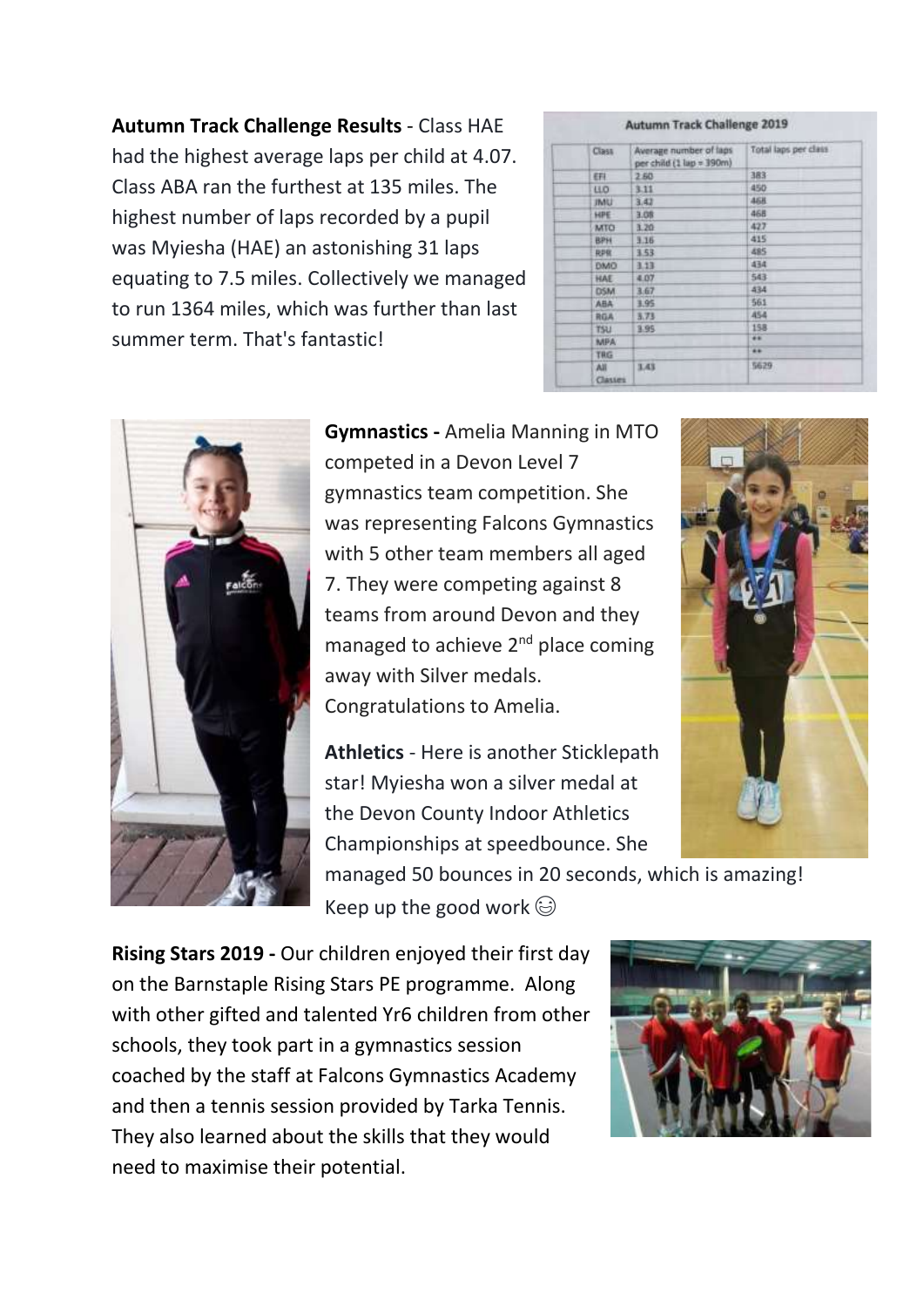**Motorcycling** - Congratulations to Riley who collected this huge trophy at the end of season awards! Riley told me that at first, he would only go along to the track to watch because he was too nervous to take part, then he had a go and then tried again, eventually he grew in confidence and look at him now!

![](_page_6_Picture_1.jpeg)

![](_page_6_Picture_2.jpeg)

**Football** - Over the last half term Yr 6 boys and girls have had an opportunity to join up with some other primary schools at Park School to play some friendly matches. Thank you to Mr Brewer of Newport School who arranged it all and to Mr Day at Ashleigh and Mr Turner from Pilton Juniors for bringing their children. Thank you to all our parents for their support too. I must say that we did play some awesome football and won several of our matches, but I was more impressed by the sportsmanship and enjoyment that was had by all the teams.

**December 2019**

![](_page_6_Picture_5.jpeg)

**Sports Hall Competition -** Super proud of our team at the Sports Hall event. We finished in first place beating Orchard Vale (2nd) and Newport (3rd). The points scored showed that we won five out of the six events, which is extraordinary. We now qualify for the North Devon finals next year.

![](_page_6_Picture_7.jpeg)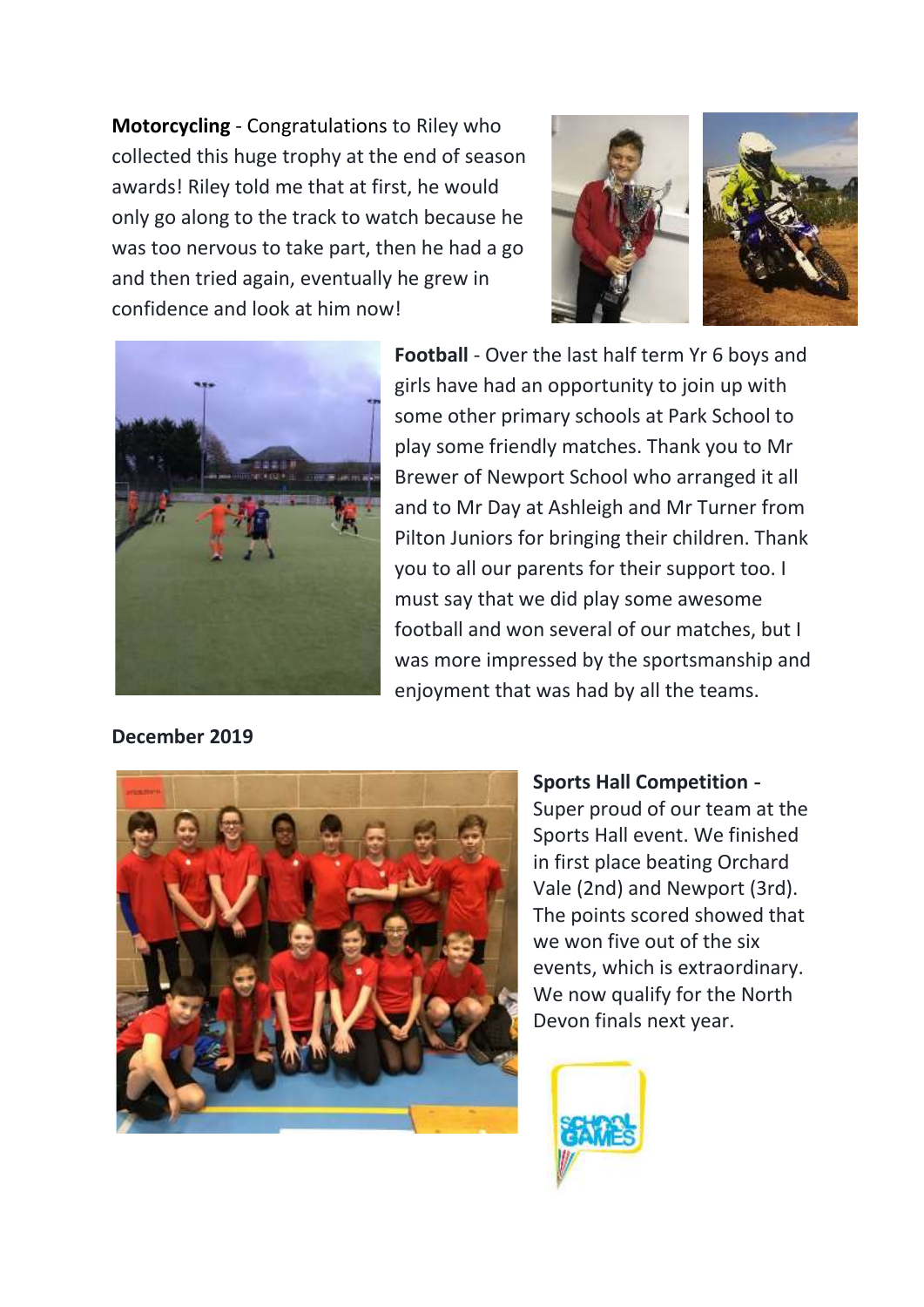#### **January 2020**

**North Devon Sport Hall final** - Sixteen of the top North Devon primary schools battled it out at the Sports Hall finals

![](_page_7_Picture_2.jpeg)

yesterday. With the top two teams qualifying for the Devon Games final there was all to play for. After a series of jumping, bouncing, running and throwing our team finished agonisingly short in 3rd position. As a team they put in maximum effort and represented the school superbly and we were very proud of them all.

![](_page_7_Picture_4.jpeg)

![](_page_7_Picture_5.jpeg)

**Yr 4 Tennis Festival** - Yr 4 had a fabulous morning at the Tennis centre. Thank you to the Tarka coaches, Mrs Farr and the Park School sports leaders for inviting us along and helping us to improve our tennis skills.

**Cross Country** - Well done to expupil Ollie Curry who competed for Park School in the Devon Schools Cross Country event at Stover, Newton Abbot. Ollie finished in 39th

place on the tough course in the Yr 7 boys category.

Olivia Joslin finished 34th in the junior girls whilst Max Standen finished in 3rd place for junior boys. Dylan Dayman finished 7th in the intermediate boys. It is likely that Max and Dylan will go on to represent Park at the South West Schools race to try and qualify for a place in the English Schools Cross Country finals in March. Good luck to them!

It is great for us to see our children go on to achieve great things, building on the foundations that they made here at Sticklepath. I hope that they can inspire others to follow in their footsteps.

![](_page_7_Picture_11.jpeg)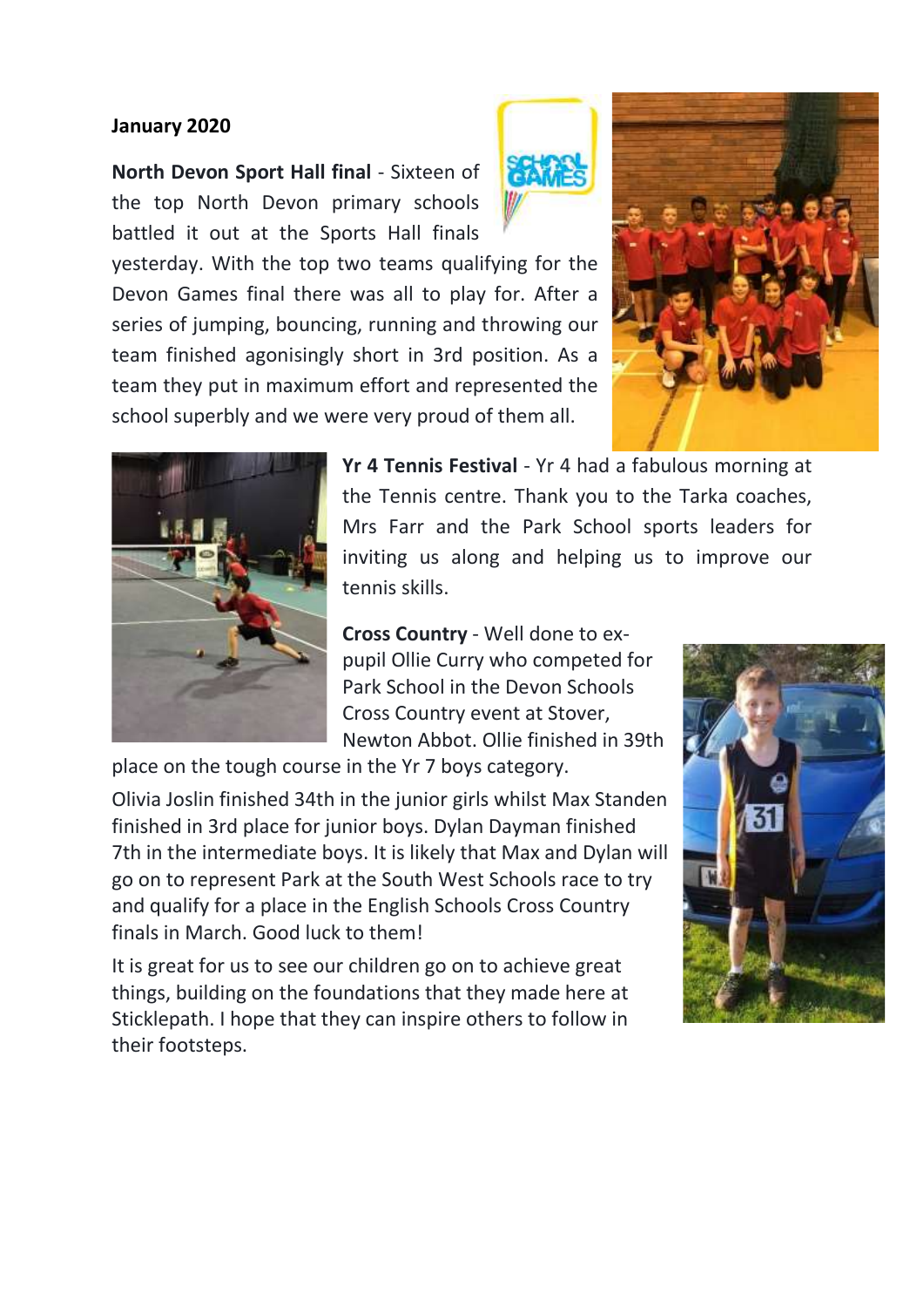**Hockey -** Thank you to Caen primary who invited our team to play a hockey match on the astro at Braunton Secondary School. The weather was atrocious but it did not let that dampen their spirits. Unfortunately, we lost 4-2 but the score did not reflect the gutsy performance on the pitch and some excellent play. Well done to you all. Thank you also to the parents that came to support, we can do these things without you!

![](_page_8_Picture_1.jpeg)

**Netball friendlies –** Thank you to Chris Farr and Ashleigh school for arranging some informal match practise for our netball teams. It was the first time that our teams have had an opportunity to play against an opposition from another school and properly get to grips with the rotations and rules of High 5.

**Paralympic Athlete Visit** - It was an absolute pleasure to welcome Dr Tony Griffin to our school. Tony has won 38 international medals for GB and still holds a world record. He was born with cerebral palsy but this has not prevented him from taking part in three different Olympics and in four different sports, his first being when he was just 16 years old. He was given the honour of lighting the Olympic cauldron in Stoke Mandeville on behalf of

![](_page_8_Picture_4.jpeg)

England and then took part in the opening ceremony of the 2012 Paralympic Games in London as an aerial performer, entering the stadium high in the air on a wire. Tony is also the proud owner of the British Empire Medal and has met the Queen on two occasions.

Tony spent the day at Sticklepath

meeting all the children, telling them about his journey and taking part in question and answer sessions.

What an amazing opportunity for our children to meet such an inspirational man!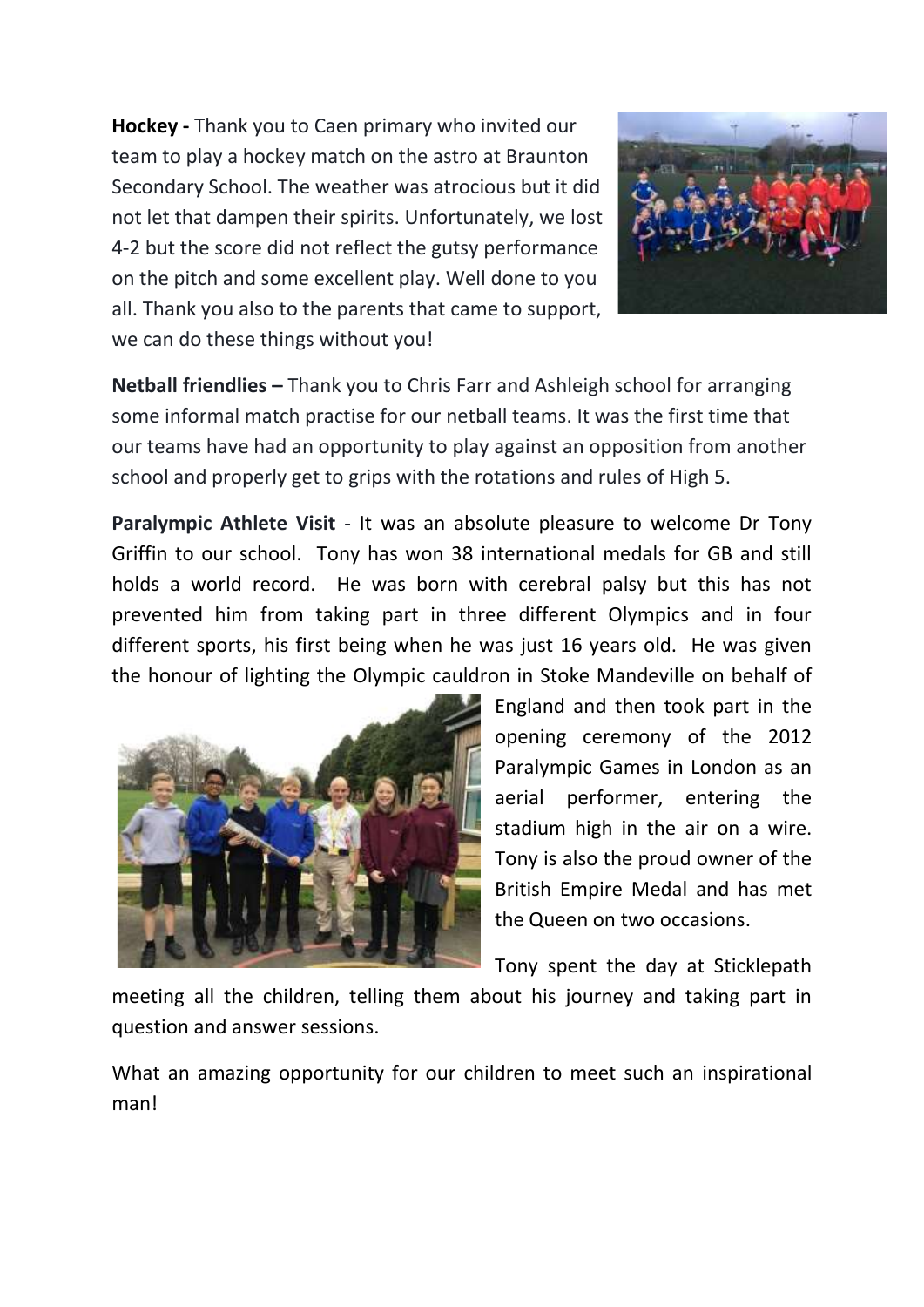#### **February 2020 –**

**Devon Ability Games 2020 -**

![](_page_9_Picture_2.jpeg)

What a fabulous day of inclusive sport the children had at the Devon Ability Games 2020. Following the opening ceremony they took part in the primary school festival, trying out lots of different fun activities and skills. After lunch, they were able to take part in several different taster sports like fencing, laser shooting and their favourite the wheelchair basketball.

**High 5 Netball Tournament –** Our netball team took part in the Park School tournament. They played some great netball beating Ashleigh and Bishops Tawton. A very strong Landkey team finished in top spot. I was very impressed by our team's perseverance and they all fought bitterly to the end. Well done team! and thanks for the parental support from the side lines.

![](_page_9_Picture_5.jpeg)

![](_page_9_Picture_6.jpeg)

**North Devon Schools Gymnastics Competition 2020 –** Congratulations to all our gymnasts that competed this year. There were a lot of nerves out there whilst performing in front of such a large audience. We were so proud of you all, you all put in an amazing effort. Well done to the U9 boys who won bronze and silver and to the U7 boys who also won silver. Special mention to Georgia who took the individual

title in the U7 girl's category. Thank you Tara and Neve for the sterling work that you do with our gymnasts and thank you to all the parents for their support. It was a very long day!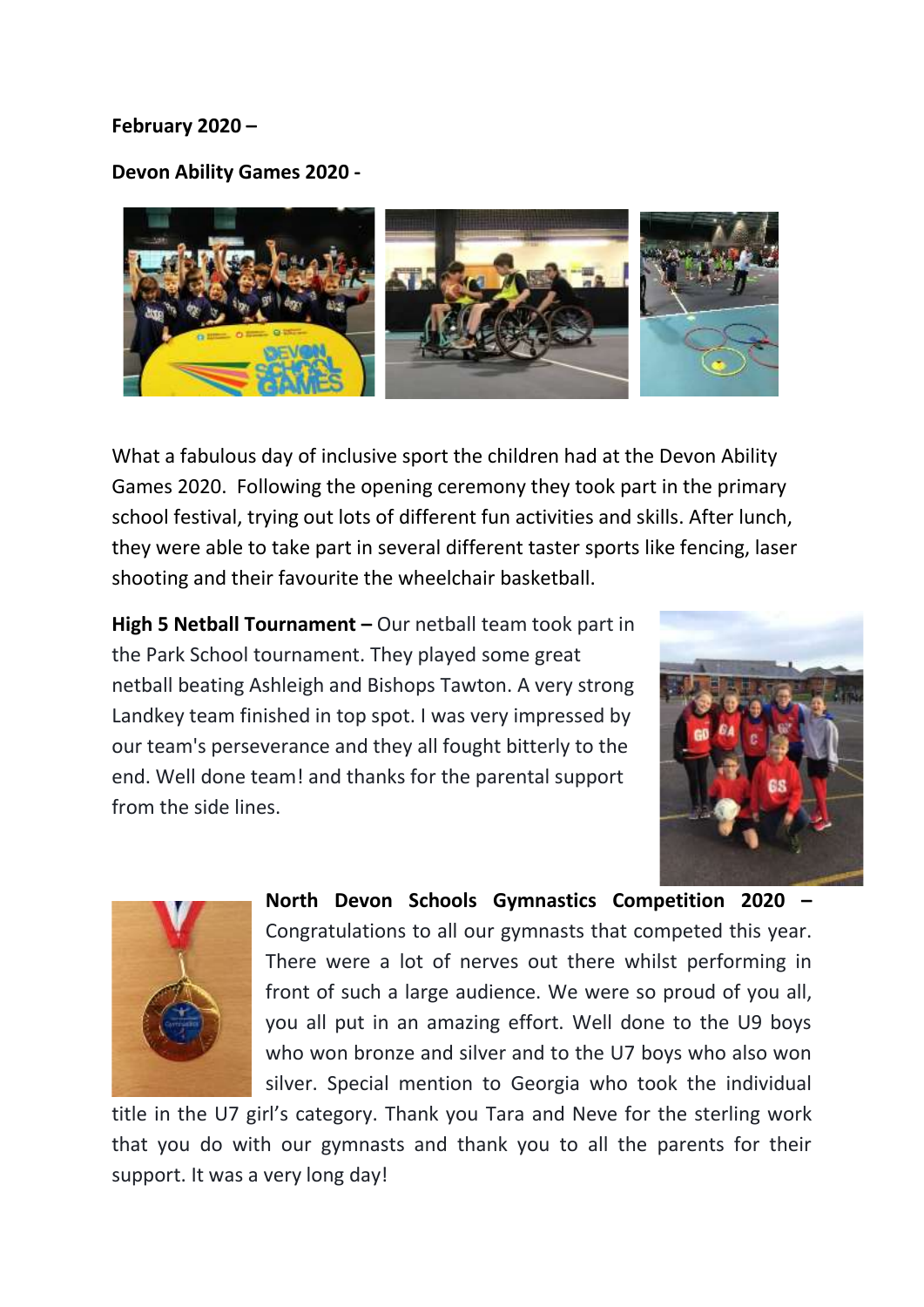## **March 2020** –

**Hockey** -Well done to our hockey team at the North Devon Quicksticks tournament. We were unfortunate to miss out on the semi-finals only losing one match, drawing two and winning three. There was some excellent play, lots of goals and brilliant team work. Well done all!

![](_page_10_Picture_2.jpeg)

![](_page_10_Picture_3.jpeg)

**Fencing** - Jamie (ABA) competed in Wellington on Sunday at the U11s. He fought 2 rounds of 3 bouts and was ranked 4th out of 15 from Devon, Somerset and Dorset. They then had a medal pool for the top 4 and he finished 3rd with the bronze medal. Congratulations Jamie! It is so great to see our children taking part in different sports!

**Run to Tokyo –** Following the spring track challenge it was decided that we

![](_page_10_Picture_6.jpeg)

would carry on running to see whether we could run the equivalent miles between the UK and Tokyo before the 2020 Olympics. Sadly, due to Coronavirus we got stranded in Russia and likely to be isolated there for some time!

**Bikeability –** Thank goodness that we managed to get in the Bikeability sessions before the school was closed. We now have another 45 children trained to ride safely out on the road. Thank you to Kevin and Ian for their continuous support in our school delivering the training.

![](_page_10_Picture_9.jpeg)